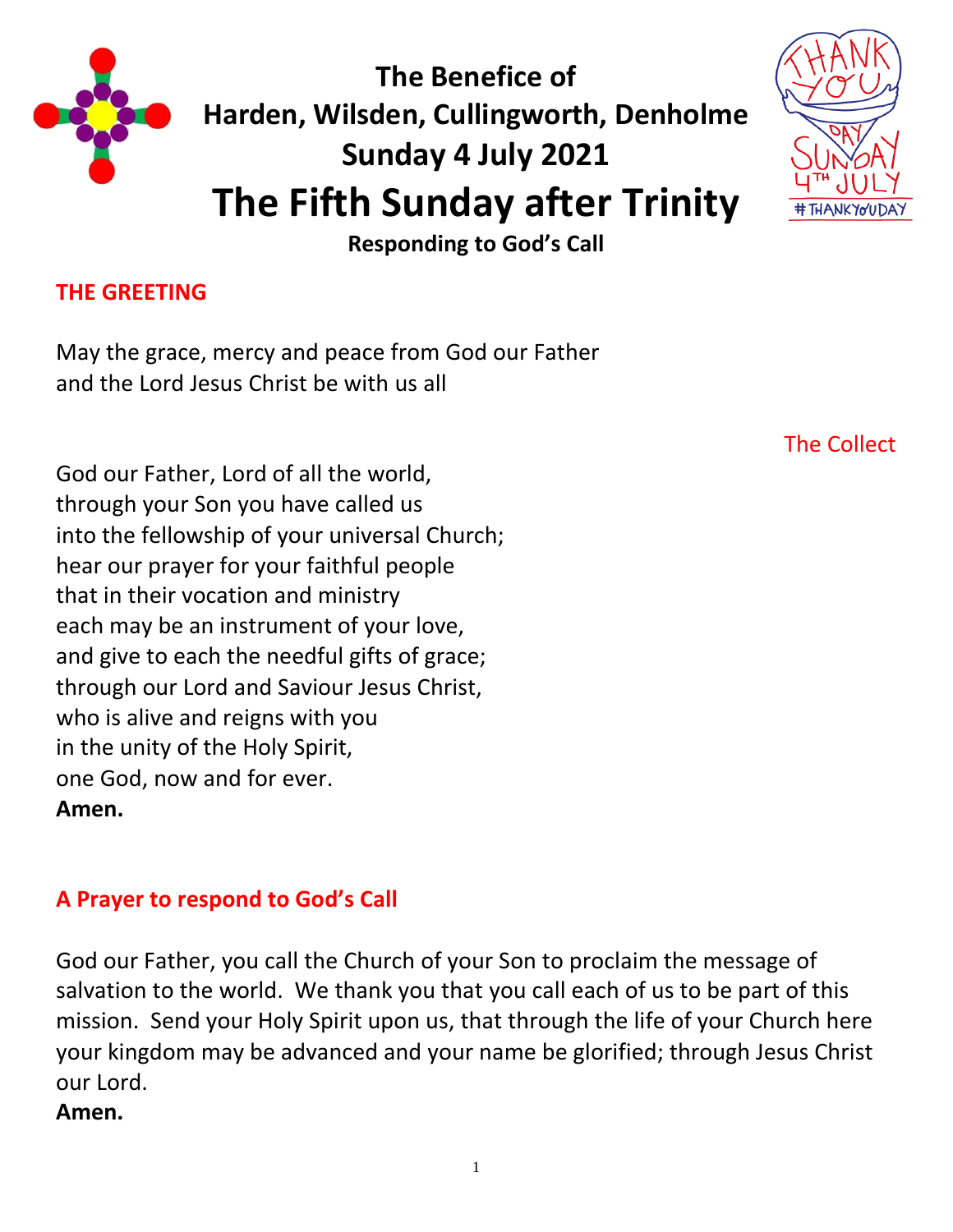# **OLD TESTAMENT READING**

Ezekiel 2:1-5

He said to me: O mortal, stand up on your feet, and I will speak with you. And when he spoke to me, a spirit entered into me and set me on my feet; and I heard him speaking to me. He said to me, Mortal, I am sending you to the people of Israel, to a nation of rebels who have rebelled against me; they and their ancestors have transgressed against me to this very day. The descendants are impudent and stubborn. I am sending you to them, and you shall say to them, 'Thus says the Lord GOD.' Whether they hear or refuse to hear (for they are a rebellious house), they shall know that there has been a prophet among them.

# **Thanks be to God for the gif of his word**

#### **NEW TESTAMENT READING**  Mark 6:1-13

He left that place and came to his home town, and his disciples followed him. On the Sabbath he began to teach in the synagogue, and many who heard him were astounded. They said, 'Where did this man get all this? What is this wisdom that has been given to him? What deeds of power are being done by his hands! Is not this the carpenter, the son of Mary and brother of James and Joses and Judas and Simon, and are not his sisters here with us?' And they took offence at him. Then Jesus said to them, 'Prophets are not without honour, except in their home town, and among their own kin, and in their own house.' And he could do no deed of power there, except that he laid his hands on a few sick people and cured them. And he was amazed at their unbelief.

Then he went about among the villages teaching. He called the twelve and began to send them out two by two, and gave them authority over the unclean spirits. He ordered them to take nothing for their journey except a staff; no bread, no bag, no money in their belts; but to wear sandals and not to put on two tunics. He said to them, 'Wherever you enter a house, stay there until you leave the place. If any place will not welcome you and they refuse to hear you, as you leave, shake off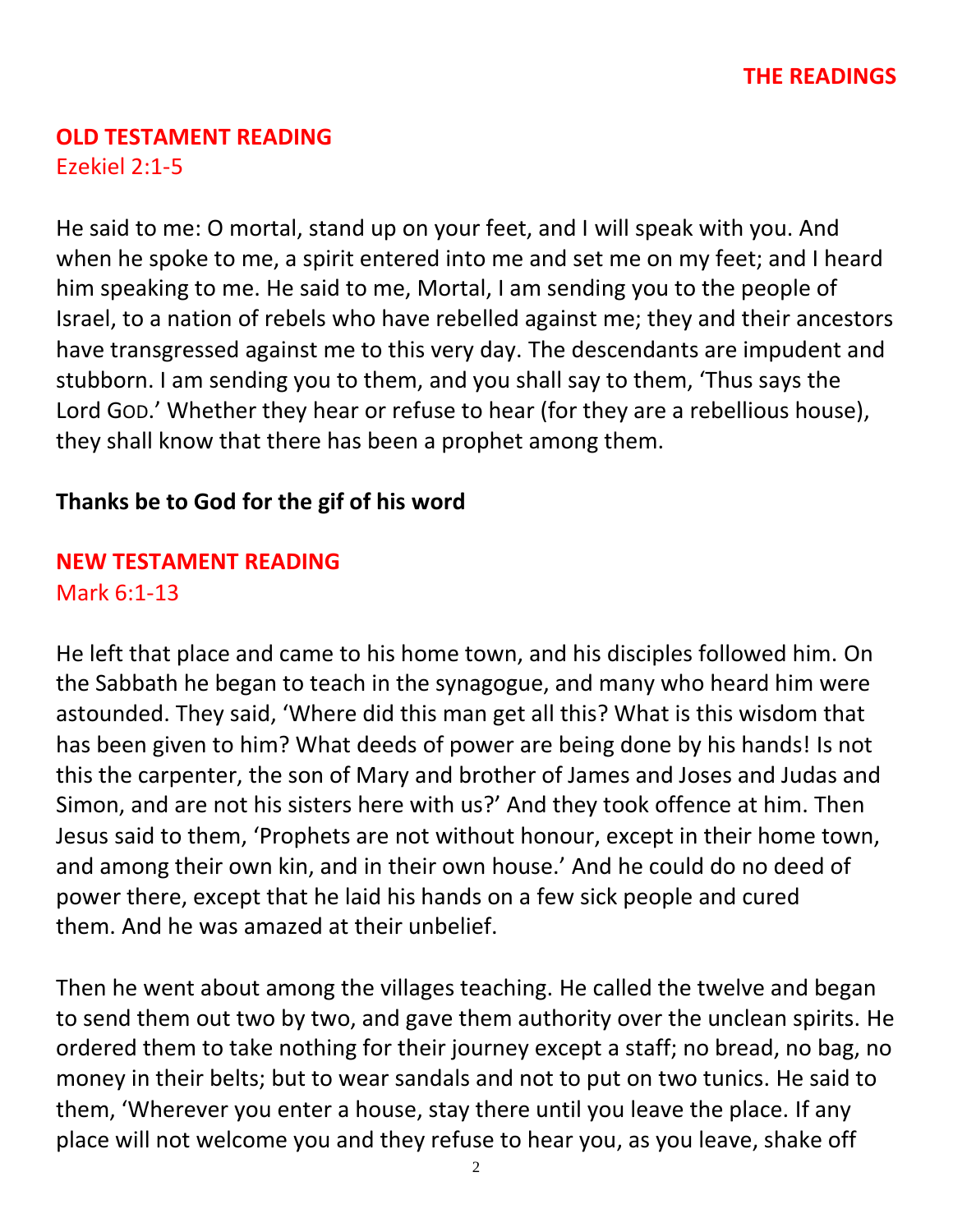the dust that is on your feet as a testimony against them.' So they went out and proclaimed that all should repent. They cast out many demons, and anointed with oil many who were sick and cured them.

# **Thanks be to God for the gift of his Holy Word**

# **Reflection from Liz Moy**

"Ready or not, here I come!" I remember hearing that cry so often as a child when playing hide and seek with my friends. The person who was "on" would count to 100 and then would call out to us, "ready or not, here I come" before endeavouring to find the rest of us. We knew that there would be no extra time for hiding. Once that final number was heard, the search would begin and we had to be safely hidden away. We needed to be ready.

For some of us, it can be a similar sort of feeling as adults when we are expecting guests. We try to get everything ready for their visit, maybe even the final flicking around of the duster or making the last batch of scones. At least, when we know the estimated time of their arrival, it is easier to plan and to get ready. But when the guests arrive, we need to be ready for welcoming them and offering hospitality.

Hospitality is so much more than providing a meal or a dust-free environment for a visitor. It's about being welcoming to a person and, as Henri Nouwen once explained, giving them the space to be who they really are without imposing expectations upon them. It's a way of being open to the gifts which they bring to a relationship. It's a way of being generous of oneself in giving time and empathy.

In the reading from Mark's gospel, Jesus is seen as a visitor. Strange really as he was brought up in that town, but having been away for some time, teaching and engaging in his earthly ministry in the wider area, he has returned to his home town. For many, he is still seen as the young man who was brought up locally. His mother, brothers and sisters still live there. Many people saw him as they remembered him and their eyes were blinkered against the way his life had opened out in service of his heavenly Father. So, instead of being open to the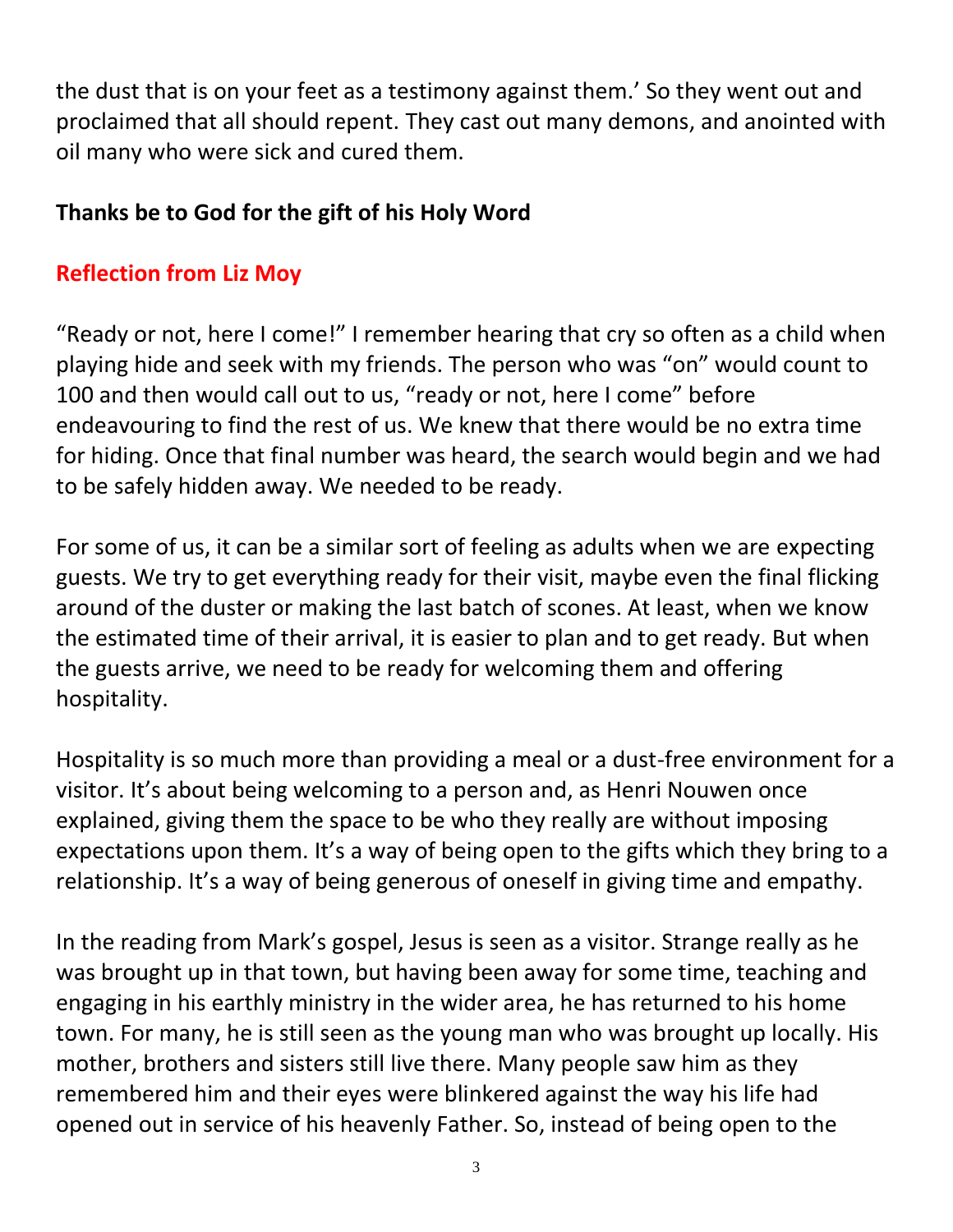possibilities of the gospel message which he brought, they were unable to see past their early encounters with him.

I wonder how Jesus would have felt in that situation, not being accepted or welcomed in his home town by many of his contemporaries. It cannot have been a pleasant experience. But the writer does give a clue as to how he felt. He was amazed at their unbelief. For Jesus, the message he was bringing of God's love for all and the promise of his kingdom was such a vibrant and exciting message, that he was amazed that those around him could not see past their previous perception of him to this new, wonderful truth of the gospel message. They were not open to hear the good news he brought. They were not ready to receive it. We can only imagine how disappointed he felt.

It was quite a contrast to how Jesus met with others. In so many of the accounts we read we see how he welcomes people with that generous hospitality which is non-judgemental and accepting. He takes them as they are and cares about them. That regard and respect for others is for all people, especially those who are most vulnerable or who may have been marginalised by society in general. He shows that he is ready to receive others at any time, not just on a particular date on the calendar, taking them as they are. But as he is open to welcoming them, he also shows that he is ready to share with them, the most precious gift which he can give them - the good news of the gospel.

Such openness and generosity are not limited to material things but are an offering of oneself. Are we ready to follow his example? Maybe that can feel like rather a challenge, especially to those who are naturally more reserved by nature, but we are not called to do this in our own strength. It is merely an overflowing of the love of God which has filled our lives – a love which is so special that it needs to be shared.

Like those early disciples, we are called to not only be open to receiving the good news of the gospel but also to be ready to share it with others. As Jesus acknowledged to his disciples, not everyone will be ready or open to receiving the good news, but the disciples' task is to try. Our task is the same. And as we are reminded in the passage from Ezekiel, even those who do not respond will be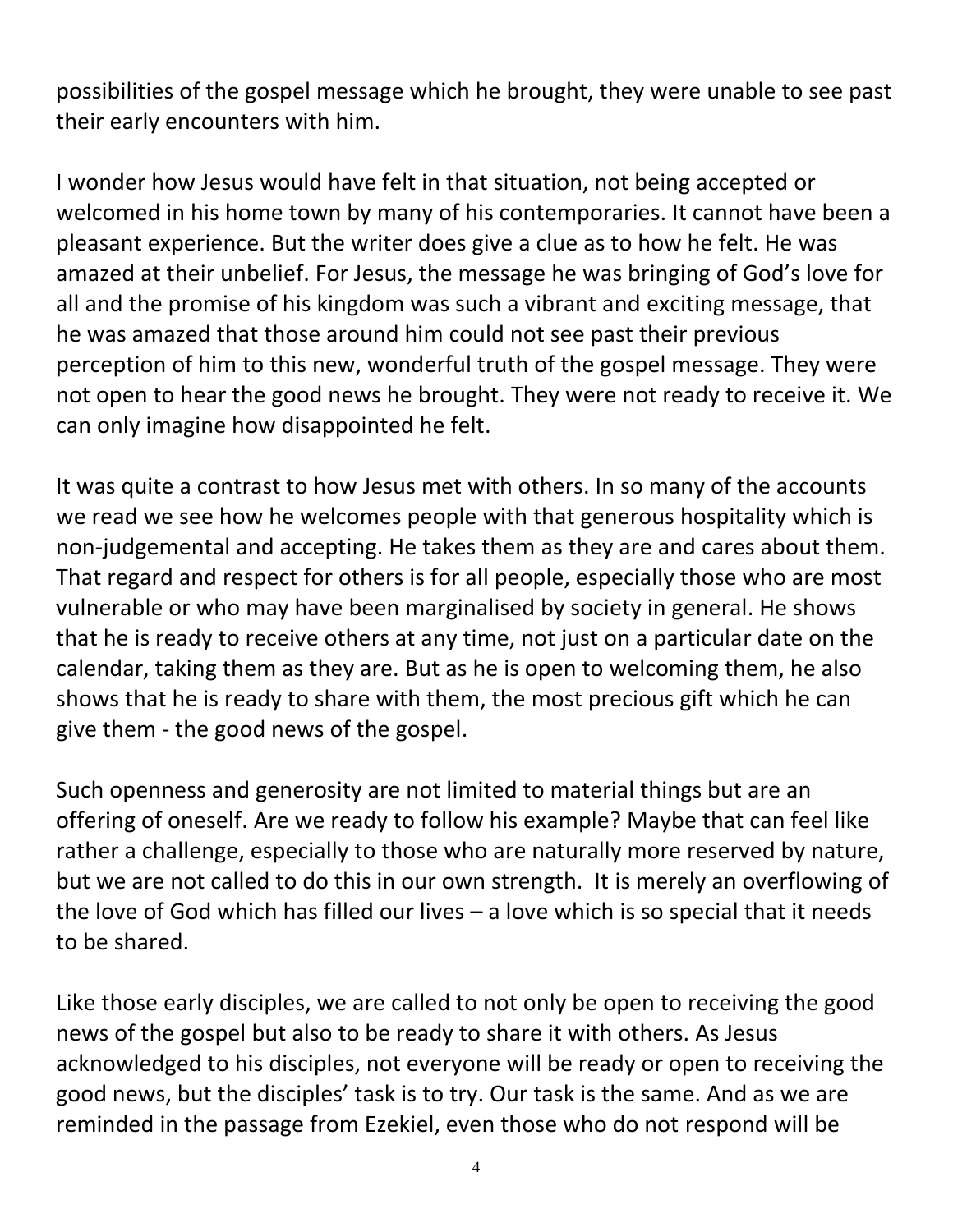aware that the person who spoke to them is representing God. Their lives will reflect the presence of the love of God.

Each and every day, God loves us and welcomes us through the love of his son, Jesus.

So, are we ready?

Are we ready to open our hearts day by day to the love of God? Are we ready to live as his people, following Jesus' example, reflecting his love in our lives and relationships?

Are we ready to share the gospel message with those around us, strengthened by the Holy Spirit?

May our response be, "Lord, we are ready. Here we come!"

# **THE COMMISSION OF THE PEOPLE OF GOD**

We who seek to follow Christ now recommit themselves in the service of God and neighbour, in the power of the Holy Spirit, that the good news of salvation may be known in our lives, our homes and our communities.

Will you continue in the apostles' teaching and fellowship, in the breaking of bread and in the prayers? **With the help of God, we will**

Will you persevere in resisting evil and, whenever you fall into sin, repent and return to the Lord? **With the help of God, we will**

Will you proclaim by word and example the good news of God in Christ? **With the help of God, we will**

Will you seek and serve Christ in all people, loving your neighbour as yourself? **With the help of God, we will**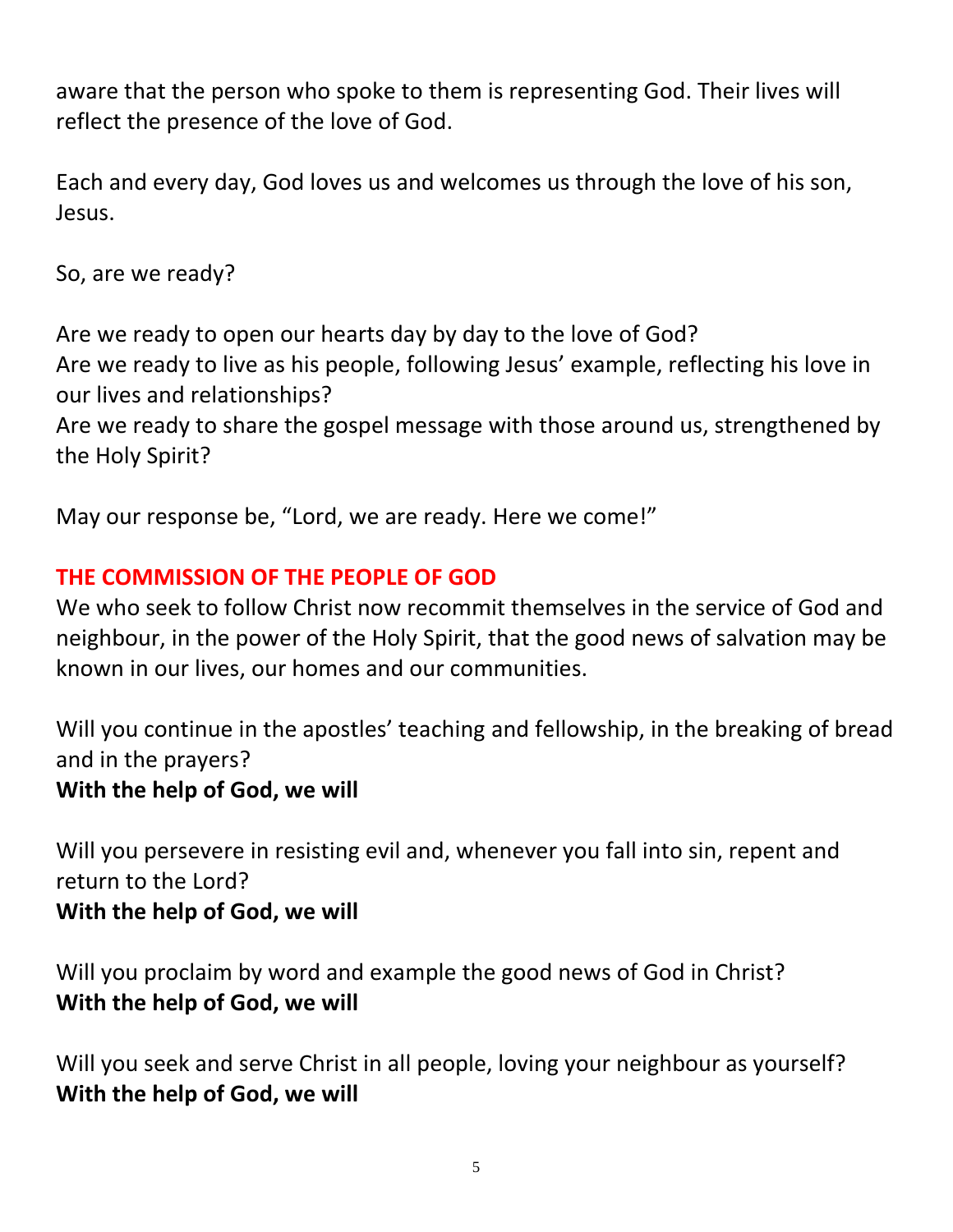Will you acknowledge Christ's authority over human society, by prayer for the world and its leaders, by defending the weak, and by seeking peace and justice? **With the help of God, we will**

May Christ dwell in our hearts through faith, that we may be rooted and grounded in love and bring forth the fruit of the Spirit. **Amen**

### **PRAYERS OF INTERCESSION LED BY ANNA**

Loving God,

You have given us hands and feet, voices and strength, minds and hearts to put into your service. Teach us how to use our lives to share your love with the world and to work for the coming of your kingdom.

We pray for our Churches, that they will reflect your love out into the communities in which we live. Show us how to be places of welcome and of nurture and we ask that all who meet here are filled with the Holy Spirit, so that we might make Christ known in the world. We ask you to show us how to build your church and to inspire us to be creative and energetic in our mission to the people around us. Bless Bishop Nick, Bishop Toby, Archdeacon Andy and Richard and all who lead and minister, that they may be faithful servants of you and the church. We pray for our own vocations and ask that you will teach us how to grow in faith, serve the church and each other so that we can be built up as the body of Christ.

We pray for the world and call to mind those places struggling with conflict and injustice. We bring to you those countries overwhelmed by the pandemic and those where people are suffering and hopeless. Flood the world, loving God, with your justice, mercy and peace, and teach us how to bring fairness, hope and peace to all places. Give our leaders wisdom and courage to make decisions that benefit all people and show us how we can make a difference in the world.

We pray for our own communities and the places where we live and work. We bring to you our hospitals and doctors' surgeries, giving thanks for those who work there and asking for your blessing and encouragement on them when it is hard: we bring to you our schools, their teachers and young people, asking for your blessing on them as they try to stay positive in challenging times: we bring to you those on the margins; the lonely, addicted, homeless and those who feel that they don't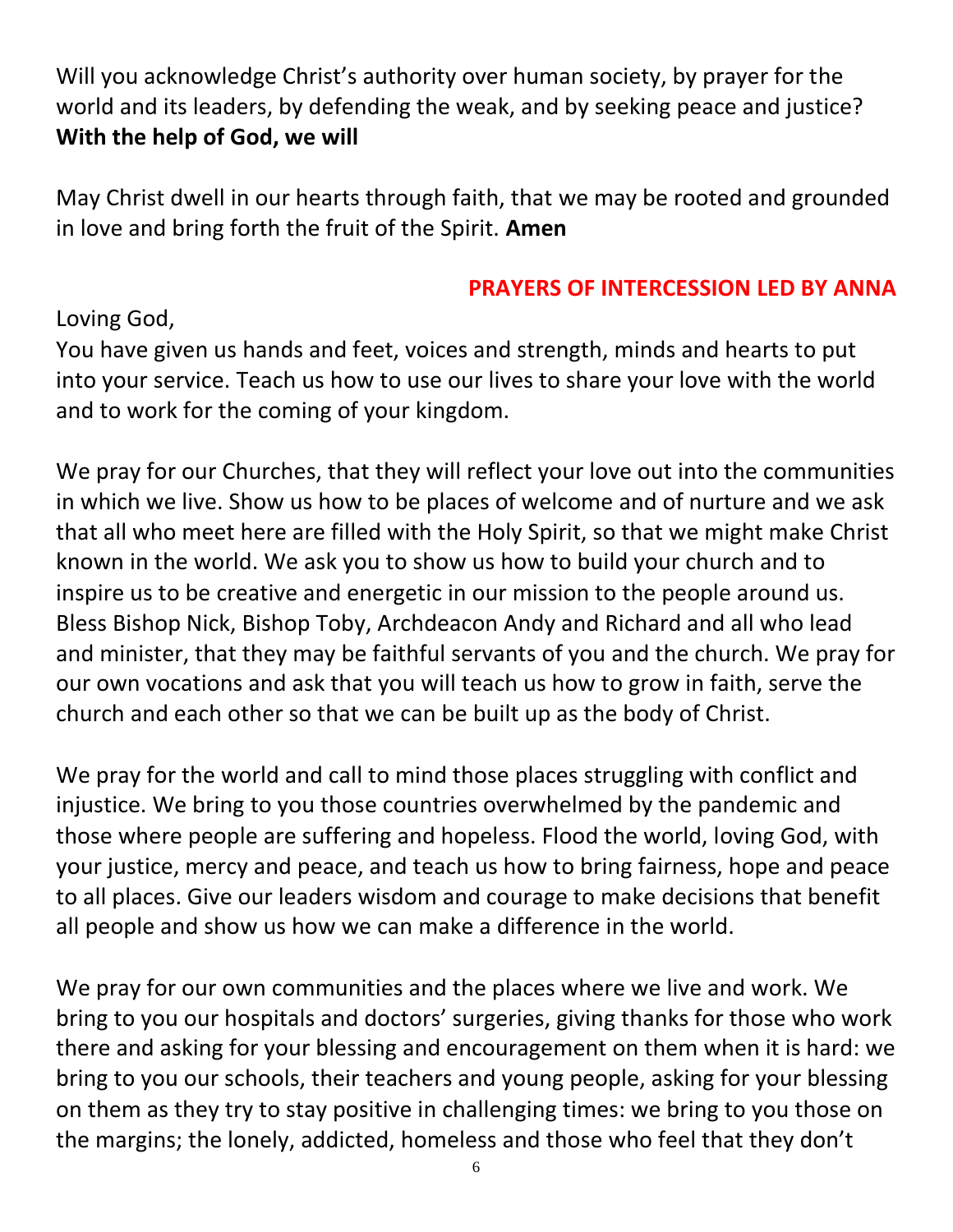belong. Pour out your blessings on all in need of your love and make yourself known to them so that they may be encouraged by you.

We pray for all who are ill and suffering in body, mind or spirit. We commend especially to you all in hospital and all who are in pain. We ask you to place your hands upon them to soothe and comfort them and that they will feel the peace your love will bring. We pray for all struggling with their mental health and those in the midst of depression that you will calm troubled minds and heal unquiet souls. Bring hope and healing to all that they may grow and flourish as children of God.

We remember all who have died, those known to us and those far away. Be with all who grieve and mourn and help us to remember that God will wipe away all tears when we are united with him.

And let us pray for ourselves: that you will breathe your Spirit into our lives so that we may truly know the forgiveness, joy, hope and peace that comes from opening our hearts and lives to you. Amen

The Lord's Prayer

As our Saviour taught us, so we pray **Our Father in heaven, hallowed be your name, your kingdom come your will be done, on earth as in heaven. Give us today our daily bread. Forgive us our sins as we forgive those who sin against us. Lead us not into temptation but deliver us from evil. For the kingdom, the power, and the glory are yours now and for ever. Amen.**